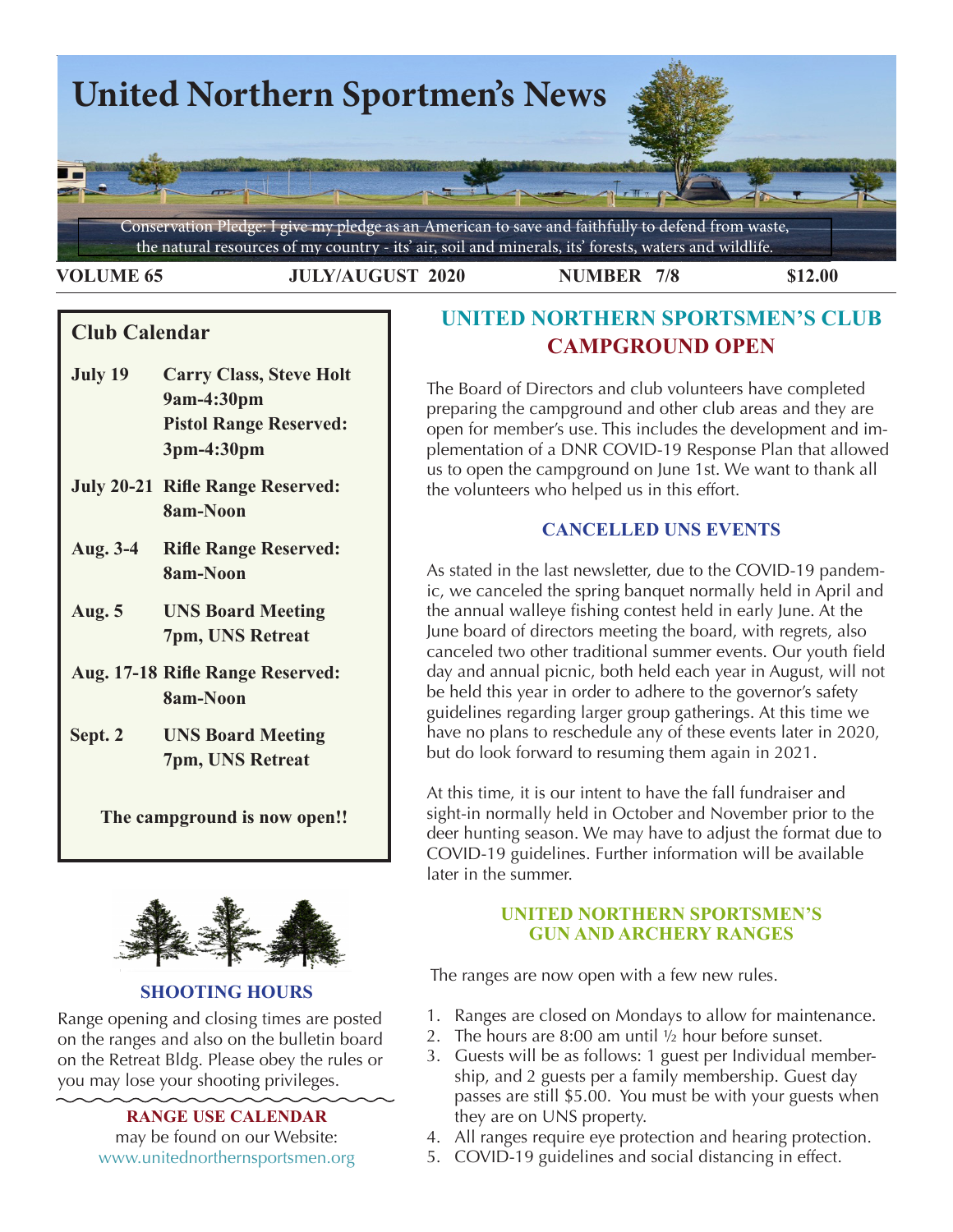## **UNS COVID-19 PREPAREDNESS PLAN**

The state of Minnesota has mandated that any business wanting to reopen must follow guidelines and restrictions. One of the requirements is to have a COVID-19 preparedness plan and implement it. There are state mandated requirements for the plan and templates and advice online.

UNS has followed these guidelines and prepared a COVID-19 Plan and is implementing the plan as a part of our opening up to use at the boat launch, campground and ranges by members.

This plan is available as hard copy at the retreat building and is also available upon request or [from our website.](http://unitednorthernsportsmen.org/Interesting%20UNS%20pictures%20and%20Events.htm)

Our plan includes sanitizing public area surfaces and enforcing social distancing with signs posted reminding us about distancing at the retreat.

Camping resumed and range times were set to normal on July 1, except that the ranges are closed on Mondays for maintenance.

## **NEW STATE FOREST MAPS HELP MINNESOTANS FIND SUMMER FUN**

Eight new state forest maps from the Minnesota Department of Natural Resources feature recreation highlights to help Minnesotans find their perfect adventure. The maps in print and mobile formats, are available for Bear Island, Big Fork, Burntside, Golden Anniversary, Remer, Koochiching, Smokey Bear, and White Earth state forests.

State forest maps can lead the way to summer hiking, mountain biking, birding, berry picking, horseback and ATV riding, fishing, camping and more. "Whether you prefer a wilderness canoe paddle or an ATV ride, there's a summer state forest experience for everyone – and our new state forest maps will make the experience even better," said Laura Duffey, state forest map coordinator.

Here are just a few examples of the outdoor summer fun available at state forests:

- Look up at the towering pines of the Lost 40 Scientific and Natural Area inside Big Fork State Forest.
- Canoe among the pines at the Bear Island and Burntside State Forests. Nestled on the edge of the Boundary Waters, these offer a northwoods paddling experience!
- Cruise through trees on the Blue Ox State Trail in the Koochiching State Forest. As you travel past the black spruce swamps and upland aspen stands, be on the lookout for wildlife, including beavers, bobcats, eagles, moose and wolves.

Users have two ways to get the new maps:

- 1. The free Avenza App provides access to Minnesota state forest maps. Before you go, download the app and navigate to the desired map by searching MNDNR + state forest name in their store. Never get lost in the woods. Your phone's GPS will allow you to see your location, track distance and more.
- 2. Fresh, redesigned paper maps with site-specific details are available from the DNR Info Center (link sends email) / 888-646-6367. A PDF version of the paper map can also be downloaded and printed from the state forest webpage.

In addition to the maps for these eight forests, DNR has recently updated maps for an additional 23 state forests. [See the growing list](https://www.dnr.state.mn.us/state_forests/maps-launch.html) of state forests *Photo: MN DNR* with updated maps.

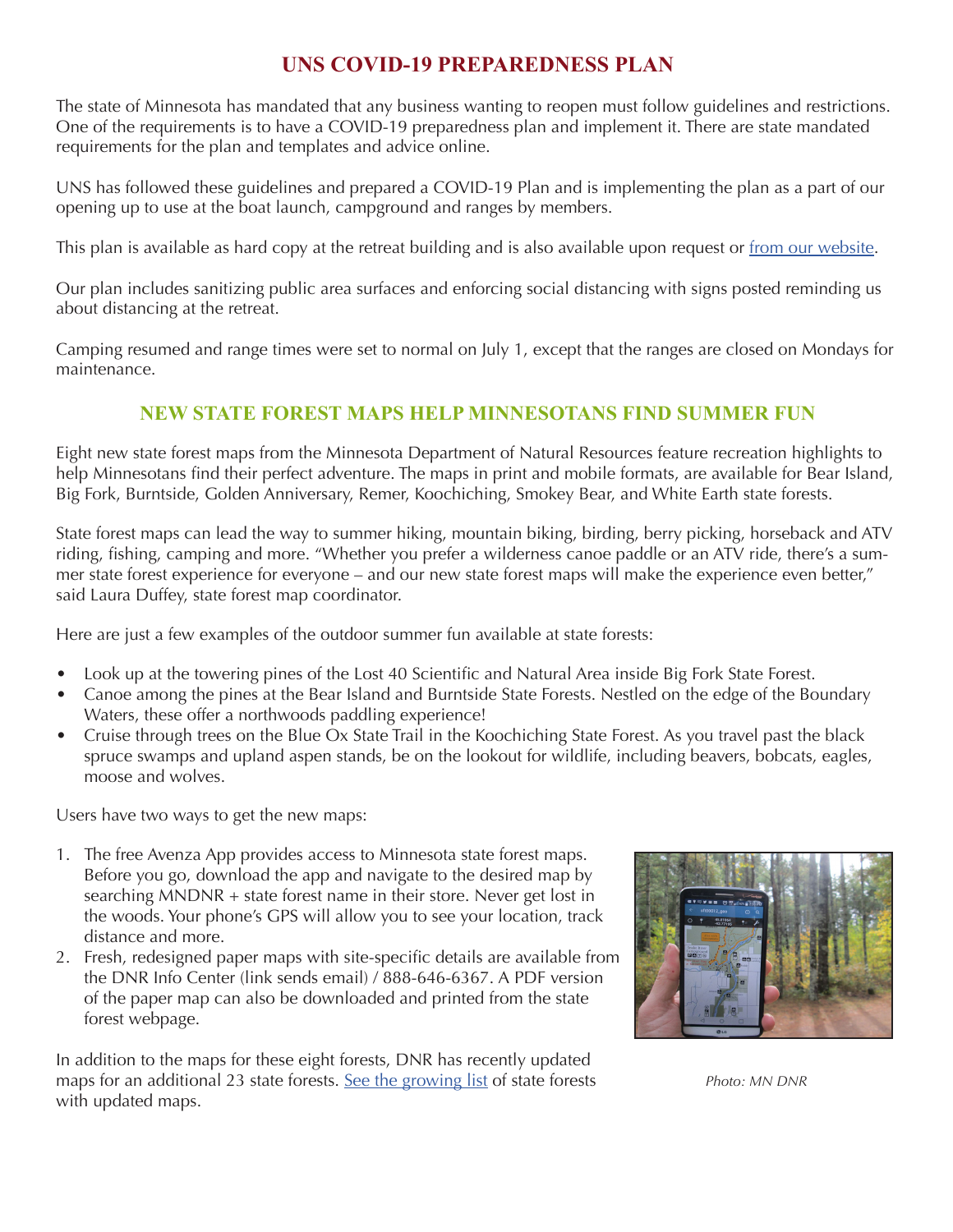#### **UNS BOARD OF DIRECTORS MEETING MINUTES JUNE 3, 2020**

**Call to Order:** by President Tom Wasbotten at 6:00 pm. Conservation Pledge.

**Board members present:** Thia Sund, Mike Toy,<br>Vickie Jensen, Lance Parthe, and Cody Privette. **Board members present:** Tina Sund, Mike Foy, Bob Kuettel, Tom Wasbotten, Duane Lasley, Judy Foy, Gene Shaw, John Bathke,

**Excused Officers:** Kyle Berg, Lance Haavisto, Dan Smestad.

**Members Present:** Eric Hansen, Sue Bathke

**Correspondence:** Gnesen Newsletter, St Louis County Assessor note, Request from Gnesen Community Center for National Night Out donation, Annual Rebate check from MN Power, and refund check Izaak Walton League

**Motion** to approve the agenda with additions was moved, seconded and carried (M/S/C).

**Minutes** were read and motion to approve the minutes from the May 6th BOD meeting (M/S/C).

**Treasurer's Report - Tina Sund:** Presented financial reports as of 5/31/2020. Motion made to approve the Treasurer's Report and pay the bills (M/S/C).

**Membership Secretary's Report- Tina Sund:** 1,648 current members; Member renewals: 90 singles and 42 combos. 83 second notices.

#### **Committee Reports:**

 **Web Master – Eric Hansen:** Facebook and webpage update for range use and COVID-19 closures.

**Newsletter Editor – Sue Bathke:** Nothing to share. June 15 deadline.

**Incident Report – Bob Kuettel:** Nothing to share.

**Facilities Committee – Bob Kuettel:** Haven't met as a committee. Steve Holt retreat and pistol range on 6/24. Virus related costs are approximately \$3,300 to keep the range operating. We cleaned out the garage, line shack, and target shack. We also fixed the sod that was damaged during snow plowing. Discussion followed about the cost for fixing the damaged grass. **Grants Committee – Gene Shaw:** Have been turned down for several grants. Turned down because we are a membership organization. Lance Parthe applied for a grant at Feradyne for archery targets.

**Volunteer Awards – Dan Smestad:** Dan not present.

**Finance Committee – John Bathke:** Nothing new to share.

**Communications Committee – John Bathke:** Have not met yet.

#### **OLD BUSINESS:**

**Shooting Ranges Operation Summer – Tom Wasbotten:** Tom gave overview of our process for keeping ranges open during the COVID-19 pandemic. So far we have spent roughly \$3,300. Discussion followed regarding changing shooting times. Motion made to maintain 8am to 8pm or a half an hour before sunset, whichever is earlier, shoot range hours Tuesday through Sunday and closed on Monday during the MN Safe at Home order and without a UNS Attendant (M/S/C.)

**Campground Operation 2020 w/COVID-19 plan - John Bathke:** John gave an overview of the need to formulate a COVID-19 response plan to be able to open the campground. Discussion followed. (M/S/C.)

**Campground Host and Assistant Host – Tom Wasbotten:** Mike Foy has agreed to be the camp host for 2020, but he doesn't want to handle money. Don Jakubek volunteered to fill in as assistant camp host if needed. Motion made to not have an assistant camp host for the 2020 camping season, discussion followed. (M/S/C.}

**UNS Youth Field Day Decision – Tom Wasbotten:** Tom gave an overview of local shows and events that have canceled. Motion made to cancel the event for 2020. (M/S/C.)

**Local Donation Requests – Tom Wasbotten:** Tom gave update of the local donation requests. Motion made to table until the July meeting. (M/S/C.)

#### **NEW BUSINESS:**

**UNS Banquet 2021 Tentative Date – Tom Wasbotten:** Tom reserved 4/17/2021 for the 2021 banquet at the AAD Shrine banquet hall.

**UNS Summer Picnic 2021 Dana Dallum Chair – Tom Wasbotten:** Dana Dallum has volunteered to chair the 2021 summer picnic if the event is held in 2021.

**Follow Up To Insurance Update – Tom Wasbotten:** Tom gave overview of updating our insurance coverages to cover all eight docks plus and additional \$1million liability coverage. Tom also gave overview of the need to complete an inventory for insurance coverages and the possible need to have our buildings appraised. Discussion followed about getting an appraisal.

**Rules For UNS Club Facilities – Lance Parthe:** Discussion followed about our camping and membership rules and some of the issues that we have had over the last year. Tom Wasbotten formed a rules committee to define what is a member, categories of members, and who their guests may be.

#### **Members Sick or in Distress:** None.

**Adjournment:** Motion to adjourn at 7:34 pm (M/S/C).

Respectively submitted by Cody Privette, Secretary.

Next meeting BOD membership meeting is on July 1, 7 pm at the retreat.